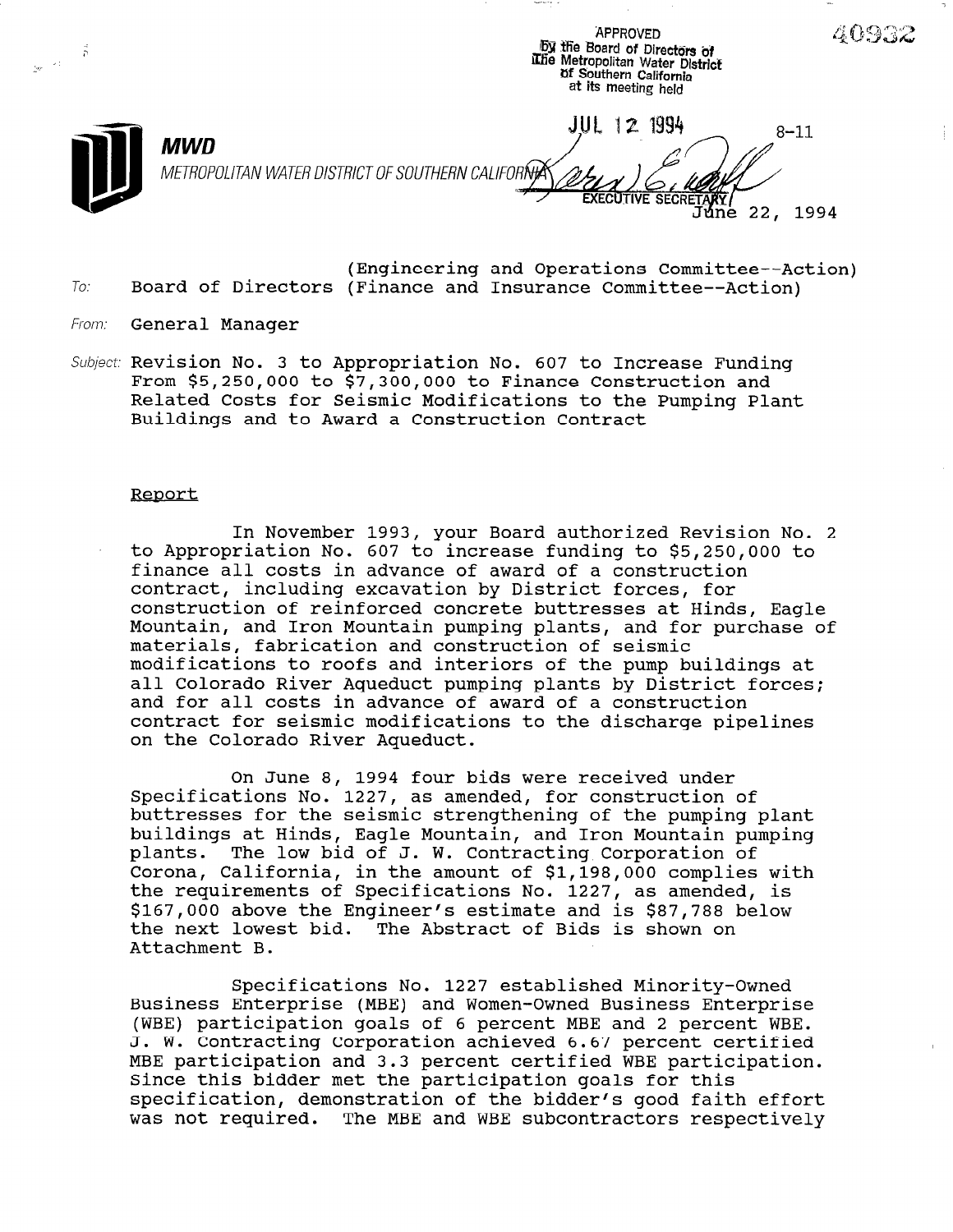### Board of Directors -2- June 22, 1994

 $\mathcal{L}^{\text{max}}_{\text{max}}$ 

are C. V. Garcia Grading and Engineering of Riverside, California, performing grading and coring services and Parcel1 Steel Co. of Santa Ana, California, providing placement of reinforcing steel.

It is requested that Appropriation No. 607 be increased from \$5,250,000 to a total of \$7,300,000 to finance all costs for construction of buttresses for the seismic strengthening of the pump plant buildings at Hinds, Eagle Mountain, and Iron Mountain pumping plants, and authority to award a construction contract for the buttresses. A breakdown of costs for Revisions Nos. 2 and 3 to the appropriation is shown in the Financial Statement on Attachment A. The total estimated cost of all seismic modification work for the CRA pumping plant buildings and discharge pipelines is \$13,750,000.

The proposed project is categorically exempt from the provisions of the California Environmental Quality Act (CEQA), as it consists of modifications of existing facilities to meet current standards of public health and safety, involving no expansion of use beyond that previously existing.

### Board Committee Assignments

This letter is referred for action to:

The Engineering and Operations Committee because of its jurisdiction over the initiation, scheduling, contracting, and performance of construction programs pursuant to Administrative Code Section 2431(b); and

The Finance and Insurance Committee because of its responsibility to study, advise, and make recommendations with regard to authorization of appropriations pursuant to Administrative Code Section 2441(d).

#### Recommendations

### ENGINEERING AND OPERATIONS COMMITTEE FOR ACTION.

It is recommended that a contract in the amount of \$1,198,000 be awarded to J. W. Contracting Corporation of Corona, California, for construction of buttresses at Hinds, Eagle Mountain, and Iron Mountain pumping plants, and that Eagle Mountain, and Iron Mountain pumping plants, and that conditioned upon execution of the contract, all other bids be rejected.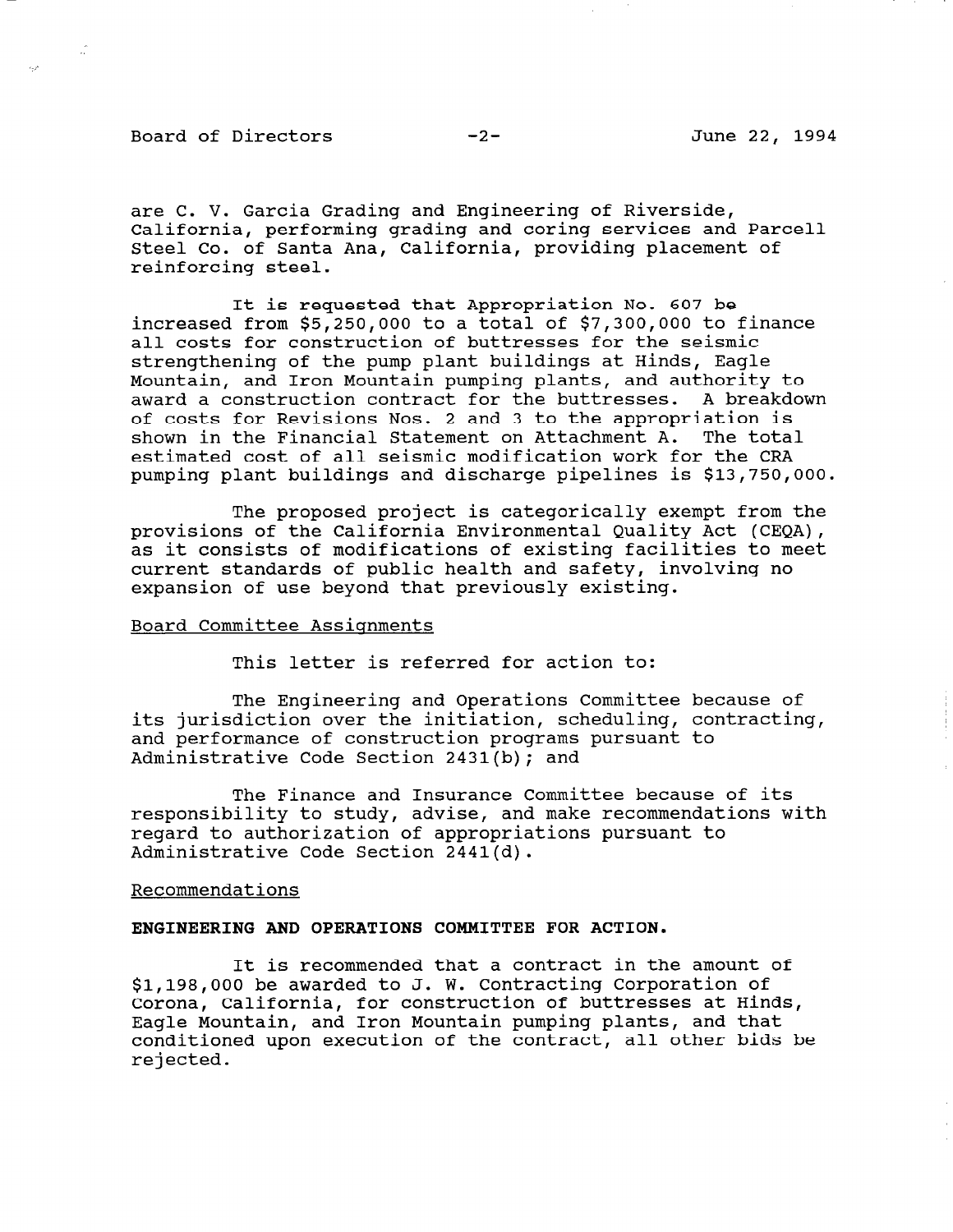Board of Directors -3- June 22, 1994

### FINANCE AND INSURANCE COMMITTEE FOR ACTION.

It is recommended that your Board authorize an increase of \$2,050,000 in Appropriation No. 607 to a total of \$7,300,000 from the Pay-As-You-Go Fund, to finance all costs for construction of seismic modifications to the pumping plant buildings; and for all work in advance of award of a construction contract for seismic modifications to the discharge pipelines on the Colorado River Aqueduct.

> John R. Wodraska General Manager

Bv

Gary M. Snyder Chief Engineer

Concur:

Wodraska  $R_{\star}$ eneral Manager

DWC:jj (bdapr:apr-607.dwc-06034)

Attachment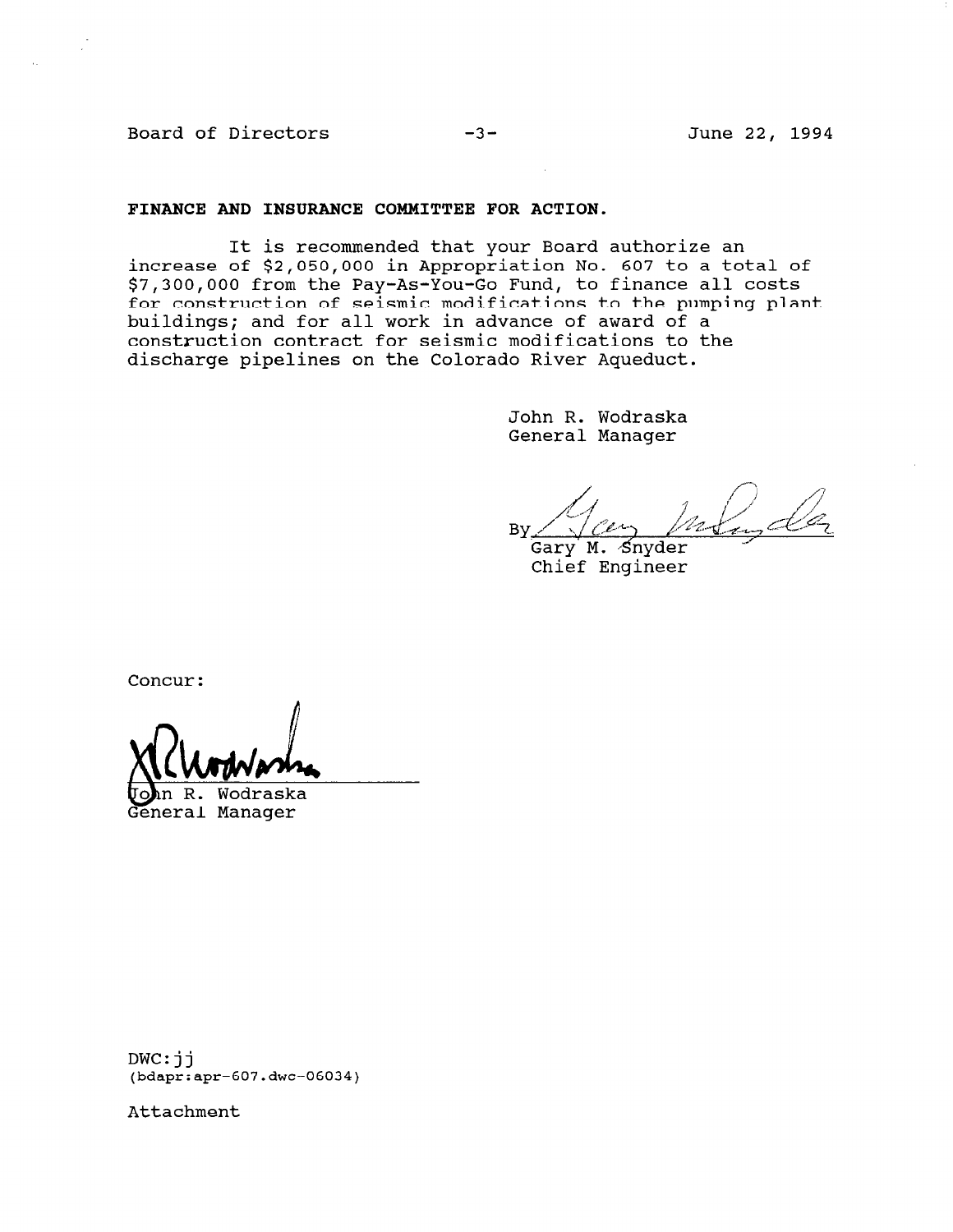40932

Attachment A

## FINANCIAL STATEMENT

# (FY 1994/95 Capital Program No. 5-6070-11)

A breakdown of the estimated costs for Revisions Nos. 2 and 3 are as follows:

 $\label{eq:2} \frac{1}{\sqrt{2}}\left(\frac{1}{\sqrt{2}}\right)^{1/2}\frac{1}{\sqrt{2}}\,.$ 

|                                           | Revision 2     | Revision 3         |
|-------------------------------------------|----------------|--------------------|
| Construction Contract                     | \$<br>0        | \$1,198,000        |
| Labor:                                    |                |                    |
| Design and Preparation of                 |                |                    |
| Specifications                            | 772,000        | 772,000            |
| Post Design                               |                |                    |
| Engineering                               | 15,000         | 50,000             |
| Inspection and Contract<br>Administration |                |                    |
| Corrosion/Survey/Soils                    | 5,000          | 268,000            |
| and Concrete                              | 9,000          | 40,000             |
| District Forces Construction              | \$1,240,000    | \$1,240,000        |
|                                           |                |                    |
| Total Labor                               | \$2,041,000    | \$2,370,000        |
| Material                                  | \$.<br>790,000 | \$.<br>790,000     |
| Equipment use                             | 400,000        | 400,000            |
| Incidental Expenses                       | 153,000        | 170,000            |
| Professional Technical                    | 115,000        | 115,000            |
| Administrative Overhead                   | 1,126,000      | 1,300,000          |
| Contingency                               | 625,000        | 957,000            |
| Total                                     | \$5,250,000    | <u>\$7,300,000</u> |
| Source of Funds:<br>Pay-As-You-Go         |                |                    |
| Estimated Funds Required:                 |                |                    |
| Initial                                   | \$.<br>675,000 |                    |
| Revision No. 1                            | 605,000        |                    |
| Revision No. 2                            | 3,970,000      |                    |
| Revision No.<br>3                         | 2,050,000      |                    |
| Additional                                | 6,450,000      |                    |
| Total                                     | \$13,750,000   |                    |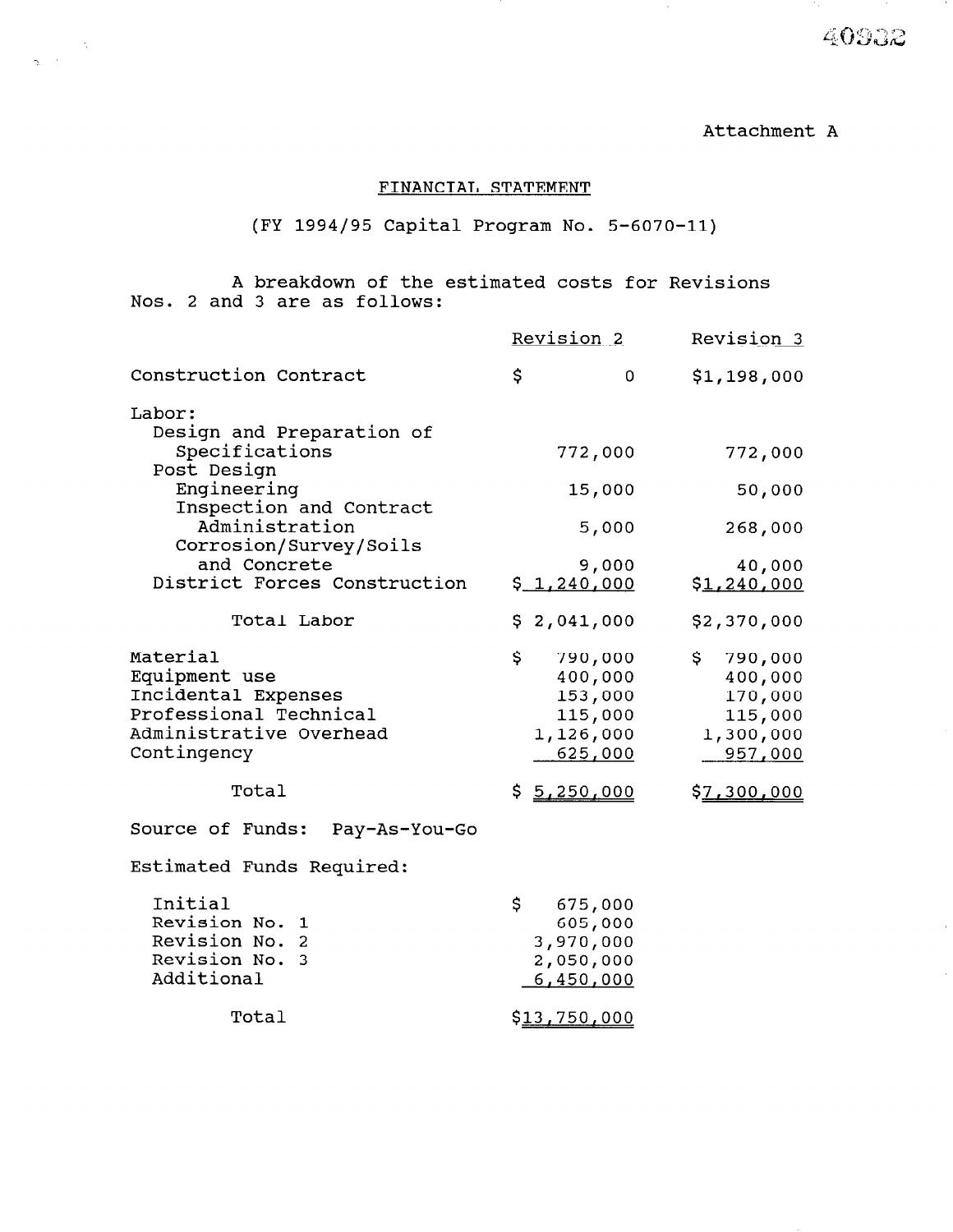# 409.72

### FINANCIAL STATEMENT (cont.)

Projected Expenditure of Funds:

|   |  | Through Fiscal Year 1992/93 | 300,000   |
|---|--|-----------------------------|-----------|
|   |  | Fiscal Year 1993/94         | 2,100,000 |
|   |  | Fiscal Year 1994/95         | 4,400,000 |
| " |  | Fiscal Year 1995/96         | 4,900,000 |
|   |  | Fiscal Year 1996/97         | 2,050,000 |
|   |  |                             |           |

Total \$13,750,000

Fiscal Year 1994/1995 Capital Program:

Program Estimate Budget Fiscal Year 1994/1995 \$13,750,000 \$ 3,630,500

Class One:

 $\frac{1}{\sqrt{2}}\left( \frac{1}{\sqrt{2}}\right) ^{2}$ 

Projects directly related to the delivery of water which, if delayed, could adversely impact the reliability of services.

Project Benefit:

Would improve the structural integr of the facilities, thereby increasing the reliability of water deliveries, minimizing the extent of damage to the facilities, and reducing the risk of danger to personnel.